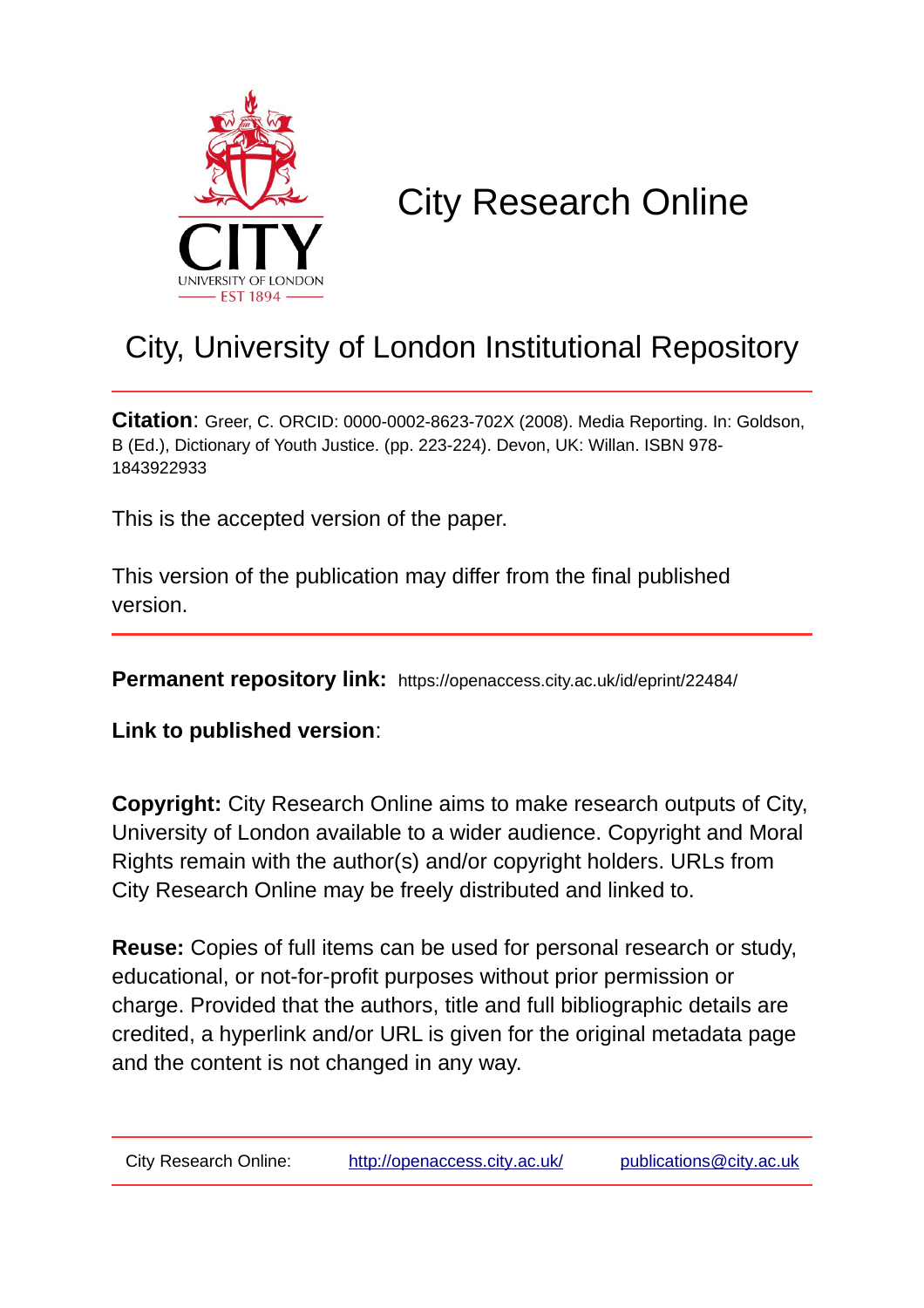Greer, C. (2008) 'News Reporting', in Goldson, B. (ed). *Dictionary of Youth Justice*, Cullompton: Willan.

#### **DICTIONARY OF YOUTH JUSTICE**

#### **News Reporting**

The news media representation of children and young people as victims and offenders of crime.

#### **Discussion**

The most striking thing about media reporting of young people with respect to crime and criminal justice is their overwhelming representation as offenders rather than victims. Research consistently finds well over half of young people surveyed to have suffered some form of criminal victimisation within the past 12 months (Muncie, 2004). Yet their experiences as victims of all but the most serious offences would appear to be of little interest to journalists.

Even as victims of serious crime, not all young people are deemed equally newsworthy. The gender, age, ethnicity and social class of the victim interact with the dynamics of news production and the wider socio-political environment to produce a 'hierarchy of victimhood' that can dramatically influence levels of media attention and public interest. The right 'type' of young victim may dominate the headlines, generate significant changes to criminal justice policy and practice and, in murder cases, invoke public mourning on a global scale. Those juveniles who never achieve legitimate victim status may pass virtually unnoticed in the wider social world (Greer, 2007).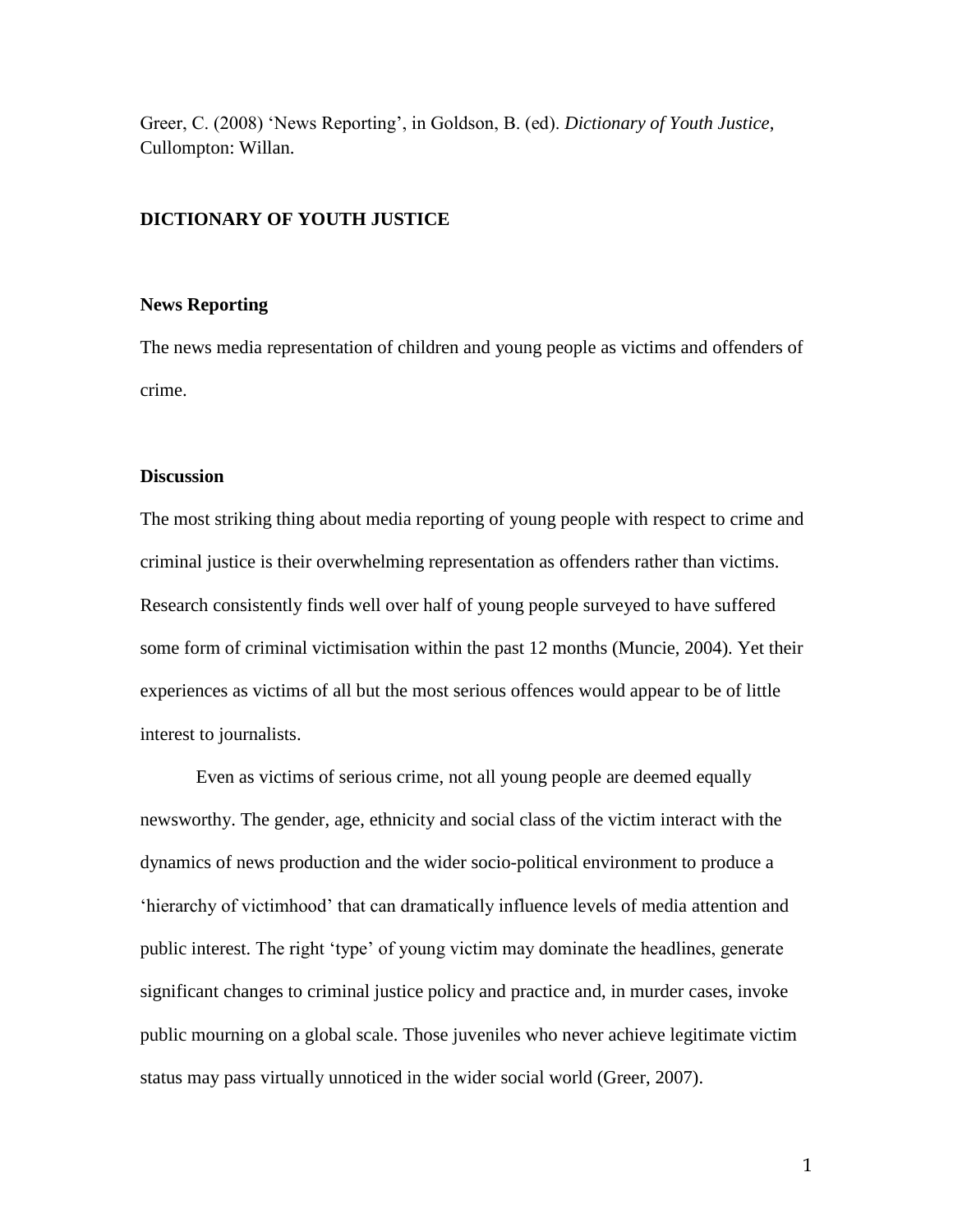Whilst the everyday criminal victimisation of young people is under-represented in the news, their everyday criminality remains a topic of perennial media interest. In line with the key determinants of newsworthiness – including drama, novelty, and personalisation – crimes of interpersonal violence such as muggings and assaults feature prominently. Reporting is often racialised, and black youths – whether as muggers, rioters or gun-toting gang members – are routinely portrayed as the dangerous 'criminal other' (Webster, 2007). Following demonstrations against the first and second Gulf Wars, and the culture of fear and suspicion that characterises the post-9/11 'war on terror', the association between ethnicity and crime has more recently extended to Asian youth. (Alexander, 2000). And the visibility of female youth offending has also increased in recent years, with British girls reported in 2006 to be 'among most violent in world' (*Guardian*, 23rd Jan, 2006).

At times, sensationalist reporting of particular forms of youth 'deviance' – from children who kill, to drug taking, to subcultural affiliations – may form the basis of 'moral panics' (Cohen, 2002), typified by exaggerated public concern and authoritarian methods of control or exclusion. The high profile reporting of individual incidents or 'crime waves' against a mediatised backdrop of everyday offending reinforces the image of 'youth' as a problem to be solved. Since media explanations of youth crime tend to be individualistic, portraying feckless, hedonistic juveniles, out-of-control in a permissive society, rather than social-structural and related, for example, to relative deprivation in a ruthlessly exclusive consumer culture, proposed solutions tend to involve more punishment and control, rather than wider social change.

2